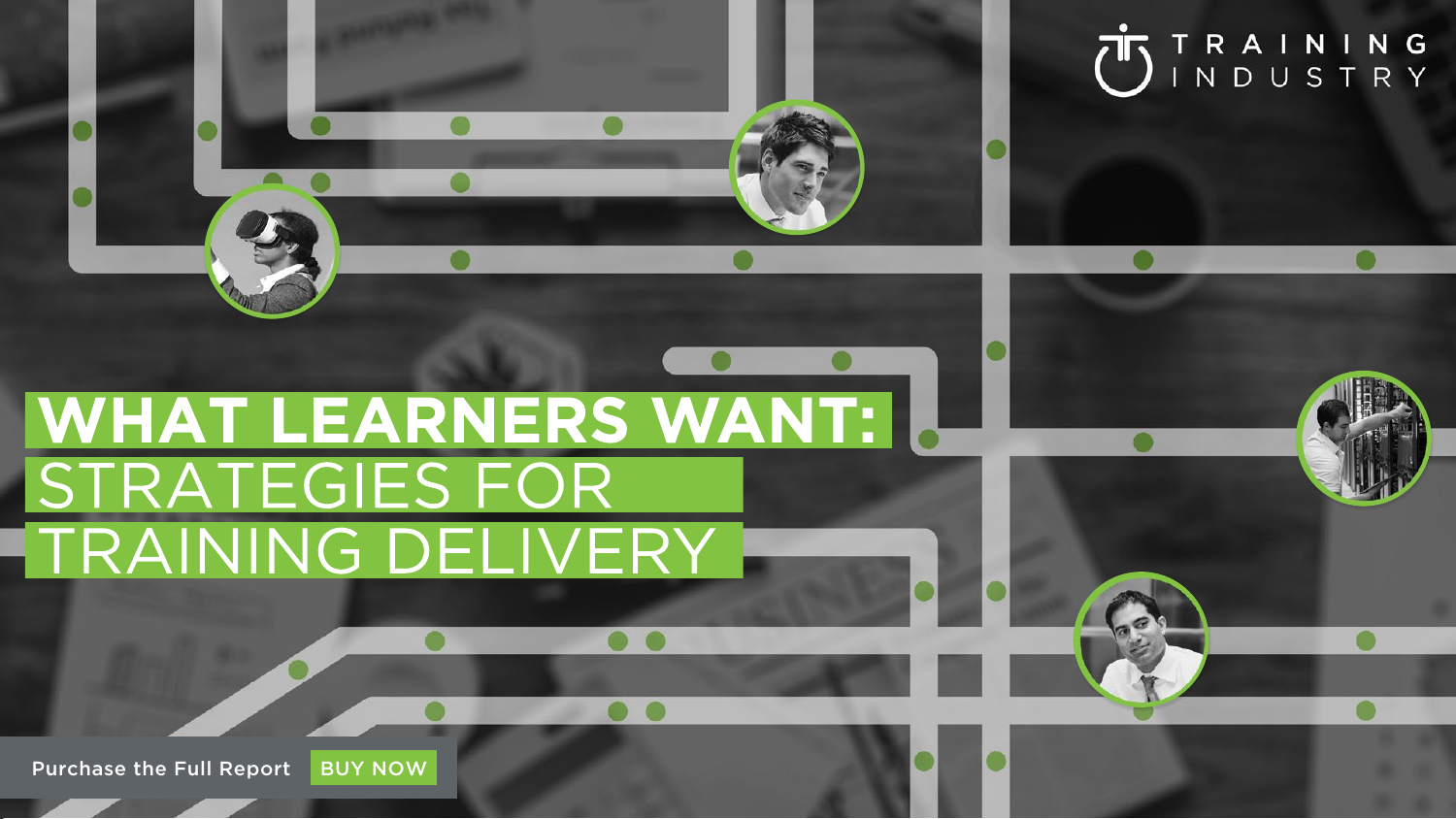# TABLE OF CONTENTS

#### 04 INTRODUCTION 32

06

15

22

#### WHAT DO LEARNERS WANT?

Learner Preferences 09

Learner Profiles 11

13 Learner Preferences by Training Topic

## WHAT DO LEARNERS THINK IS MOST EFFECTIVE?

- 18 Training Method Effectiveness
- 20 Effectiveness by Topic

#### HOW ARE WE DELIVERING TRAINING?

- 25 Use of Delivery Methods
- 27 MultiModal Training: An Example
- 28 Use of Methods by Training Topic

## ARE LEARNERS GETTING WHAT THEY WANT?

#### DO LEARNER PREFERENCES MATTER?

38 Impact of Using Preferred Training Methods

#### RECOMMENDATIONS

45 Which Methods Are Best Suited for Each Topic? 46 Conclusion

## ABOUT THIS RESEARCH

48 Author

36

43

47

51

49 About Training Industry, Inc. Research

## APPENDIX: TRAINING DELIVERY TOOLBOX

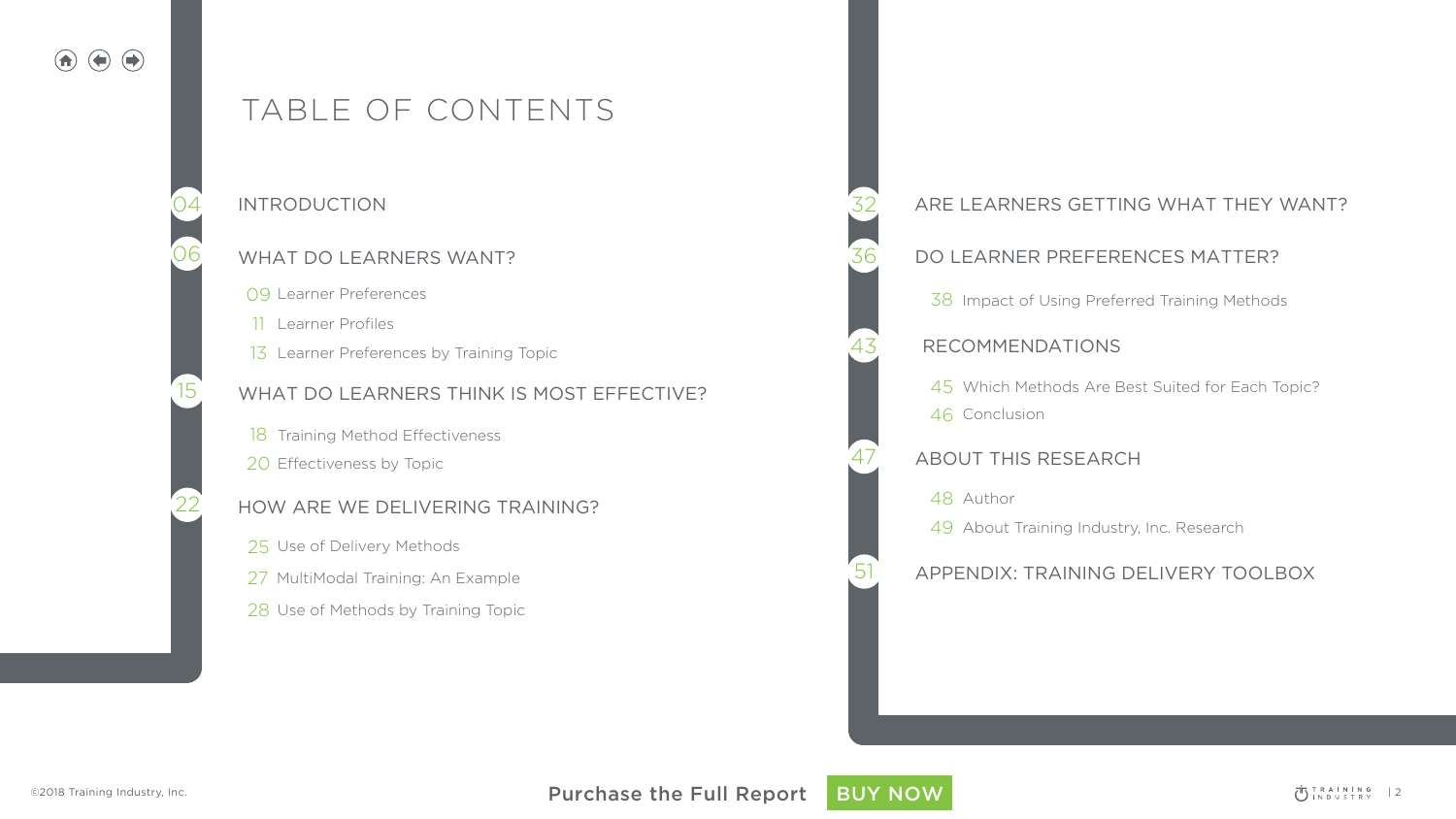# LIST OF FIGURES

Learners' Preferred Training Methods

- Most Preferred Training Methods by Topic Trained
- Impact of Training Method on Learning
- Top 10 Training Methods for Enhancing Learning by Topic Trained
- Use of Training Methods
- Most Used Training Methods by Topic Trained
- Match Between Learners' Preferences and How They Were Trained
- Impact of Meeting Learners' Needs on Training Effectiveness
- Impact of Multiple Modalities on Training Effectiveness
- Impact of Match Between Preference and Use of ILT on Training Effectiveness

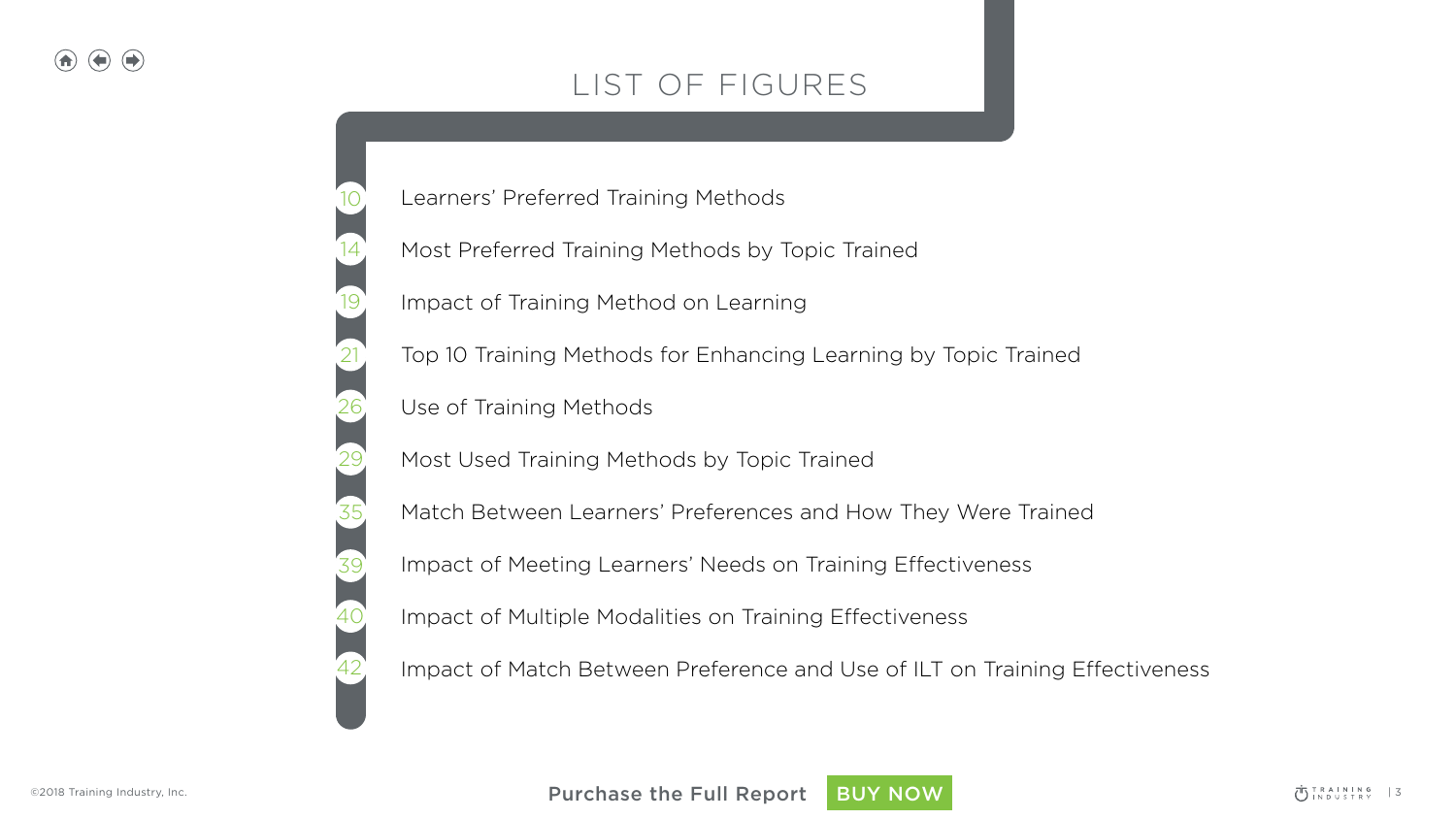

Today's learning environment has changed and is continuing to evolve. A sizable portion of the workforce is working in nontraditional ways, including through contract, temporary and virtual work. Further complicating the learning environment, employees are more distracted than ever: They receive hundreds of emails each day and are often interrupted by messages on their smartphones and

other devices. Perhaps due to these distractions and the proliferation of web-based information, learners have come to expect on demand access to job-relevant information. They have learned to rely on their social networks and informal sources of information for learning. All of these factors impact the ability of L&D programs to engage learners.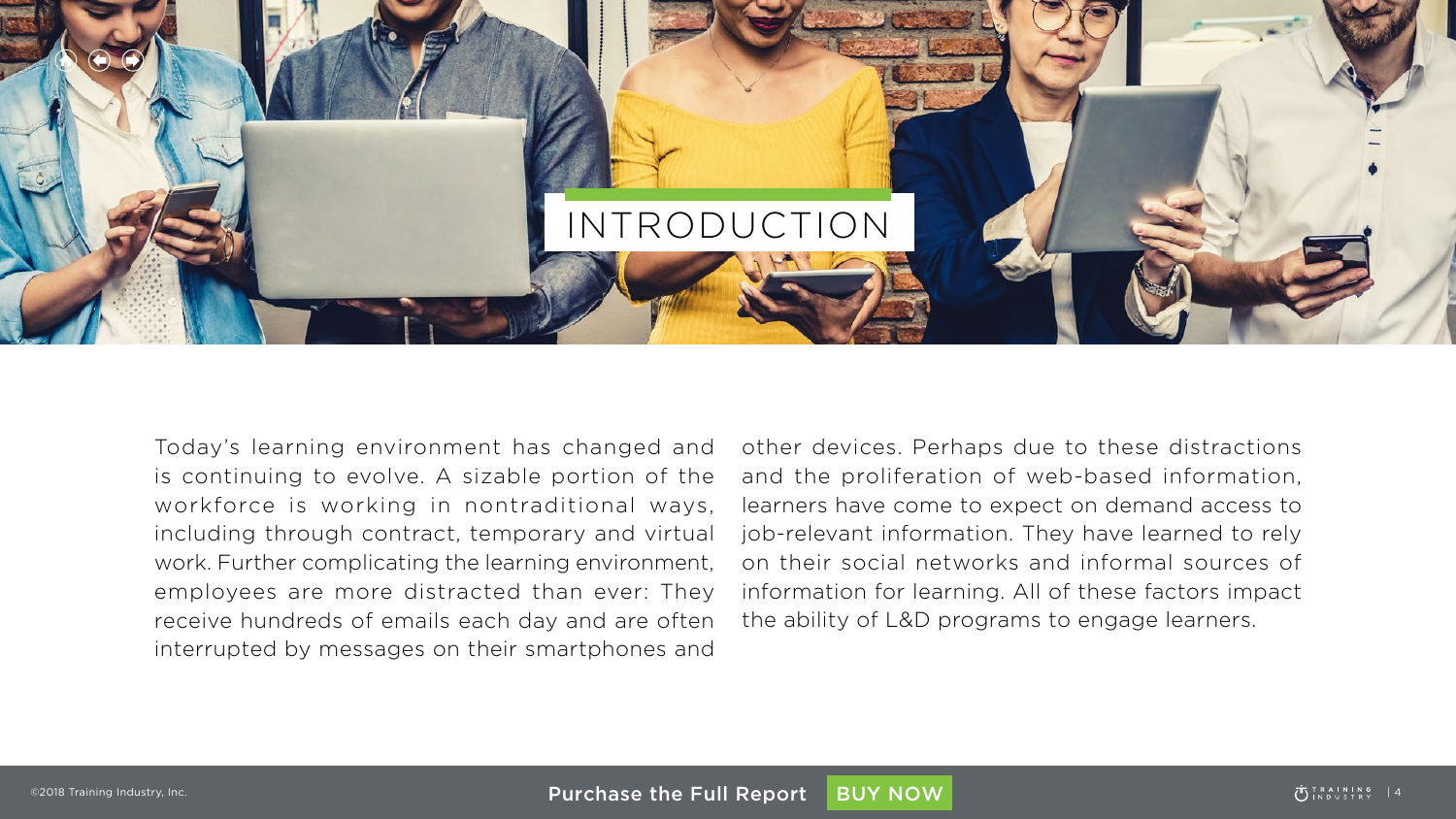$\bigoplus$   $\bigoplus$  $\left( \bigwedge$ 

> Fortunately, numerous learning modalities, technologies and techniques are available to address the needs of the modern learner. From more traditional methods, such as classroombased instructor-led training, to newer, less established methods, like virtual and augmented reality, training professionals have a toolbox full of training delivery techniques to engage learners (see Appendix). Each method offers a different learner experience that may be more or less appealing, and it is unclear how learners perceive these experiences and when each method is most effectively used.

This research sheds light on the training delivery strategies that learners most prefer. By focusing not only on how

learners want to learn, but also on the match between their preferences and what we're actually using to deliver training, we're better able to understand the causes and effects of delivery method choice. To investigate this topic, Training Industry, Inc. pooled the results of four consecutive research survey efforts focused on learner preferences. Combined, the sample totaled 1,001 learners who participated in 2,366 training programs within the previous 12 months. The results emphasize the importance of taking learner preferences into consideration when designing training programs and provide guidance on when and how to address preferences for improved training outcomes.

Training professionals must consider learning preferences when designing and delivering training.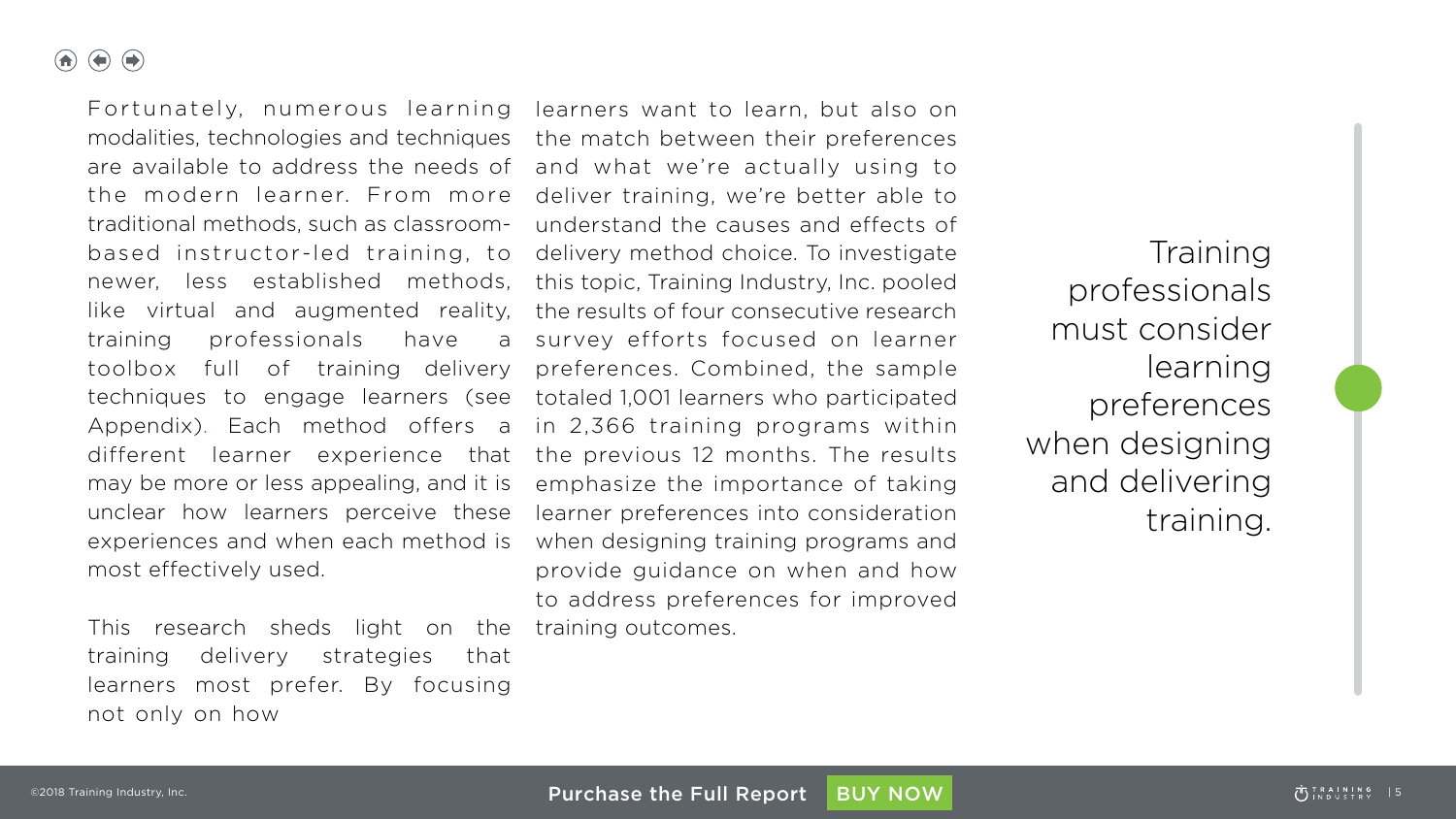# ABOUT THIS RESEARCH

All research findings described within this report are based on Training Industry, Inc. research data collected in 2017 and 2018. This sample totaled 1,001 learners working full time who had participated in training within the past year.

Unless otherwise noted, all results reported were statistically significant (p < .05). All analyses were conducted using RStudio 1.0.153 and included correlational analyses, multiple regression analyses, and both univariate and multi-variate analyses of variance (ANOVA and MANOVA, respectively).

Below are general demographics of participants in this research.



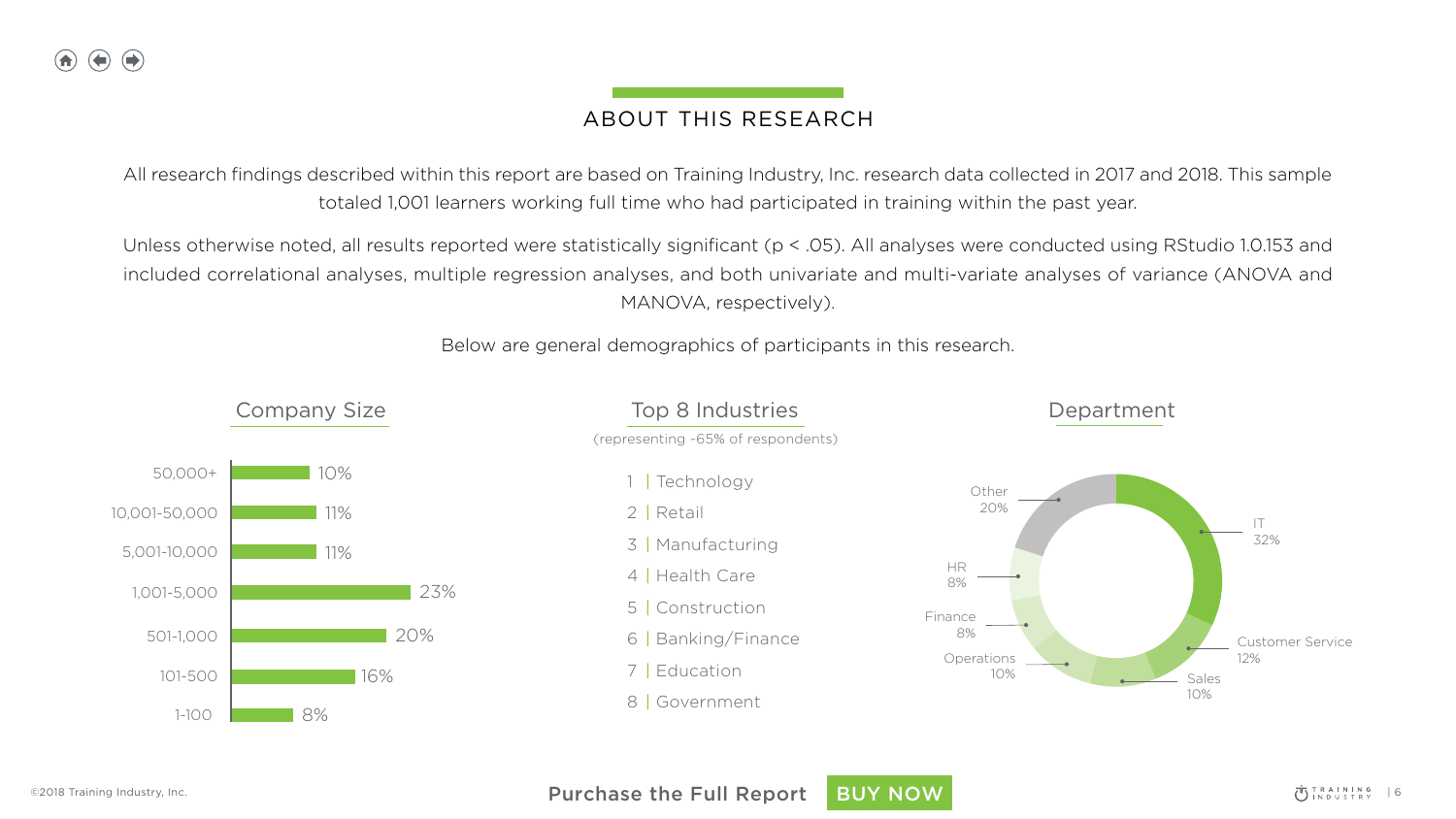## AUTHOR



Amy DuVernet, Ph.D., CPTM, is the director of training manager development at Training Industry, Inc., where she oversees all processes related to training manager professional development, including program development and evaluation. Dr. DuVernet has published extensively in leading peer-reviewed journals and presented at national conferences, workshops and educational webinars on topics such training methods, career development and training evaluation. She holds a Ph.D. in industrial/organizational psychology from North Carolina State University.

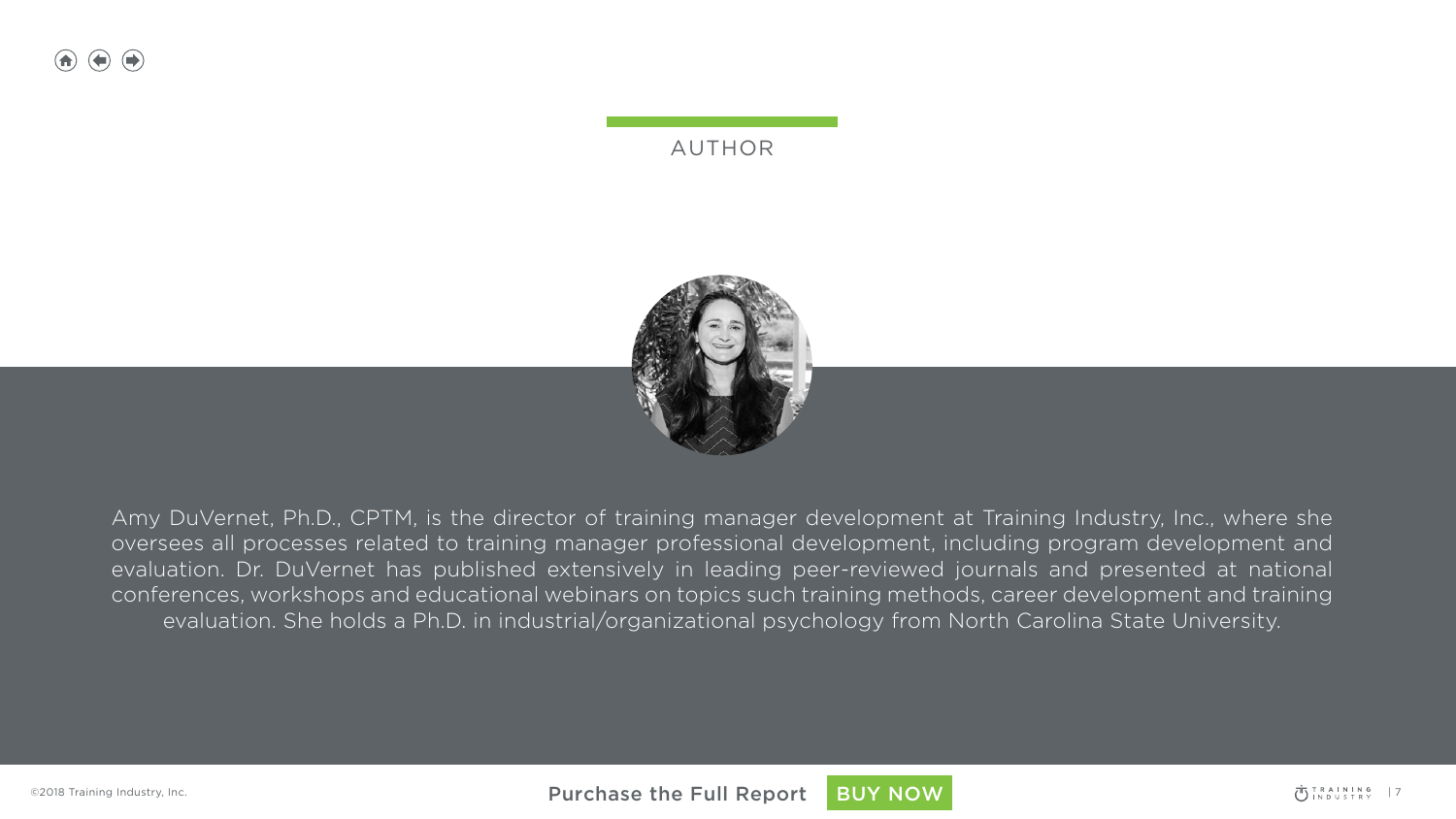### ABOUT TRAINING INDUSTRY, INC. RESEARCH

New insights create new ways for L&D to do business. Training Industry, Inc. provides data-driven analysis and best practices for the corporate training professional by capturing the perspectives of learning professionals, learners and training companies across a diverse array of industries. Our informational resources are shared with more than 185,000 monthly website visitors and 135,000 email subscribers.

The Training Industry, Inc. research team of experienced analysts relies on rigorous survey practices, including targeted sampling and advanced analytics. These practices are based on validated principles of measurement to answer both qualitative and quantitative questions across a variety of research designs, including market research, buyer personas, learner impact analysis, competency models and organizational assessment tools. Our expertise and audience reach allow us to provide learning professionals with in-depth market intelligence and thought leadership insights to reveal where the corporate training market is now and where it is headed in the future.

Our research harnesses the collective wisdom of learning professionals and their unique perspectives on the business of training to inform our continuing professional development programs, including events, classes, certificates and the Certified Professional in Training Management (CPTM™) certification program. We circulate these insights throughout the training market using content marketing, including webinars, infographics, email marketing, and our awardwinning magazine and website.

Copyright ©2018, Training Industry, Inc. All rights reserved. The information and insights contained in this report reflect the research and observations of Training Industry, Inc. No portion of this report may be duplicated, copied, republished or reused in any way without the prior written permission of Training Industry, Inc. For more information or to request permission, contact [info@trainingindustry.com](mailto:info%40trainingindustry.com?subject=).

Recommended citation:

Training Industry, Inc. (2018). *What Learners Want: Strategies for Training Delivery.* Retrieved from [https://trainingindustry.com/research/.](https://trainingindustry.com/research/content-development/what-learners-want-strategies-for-training-delivery/)